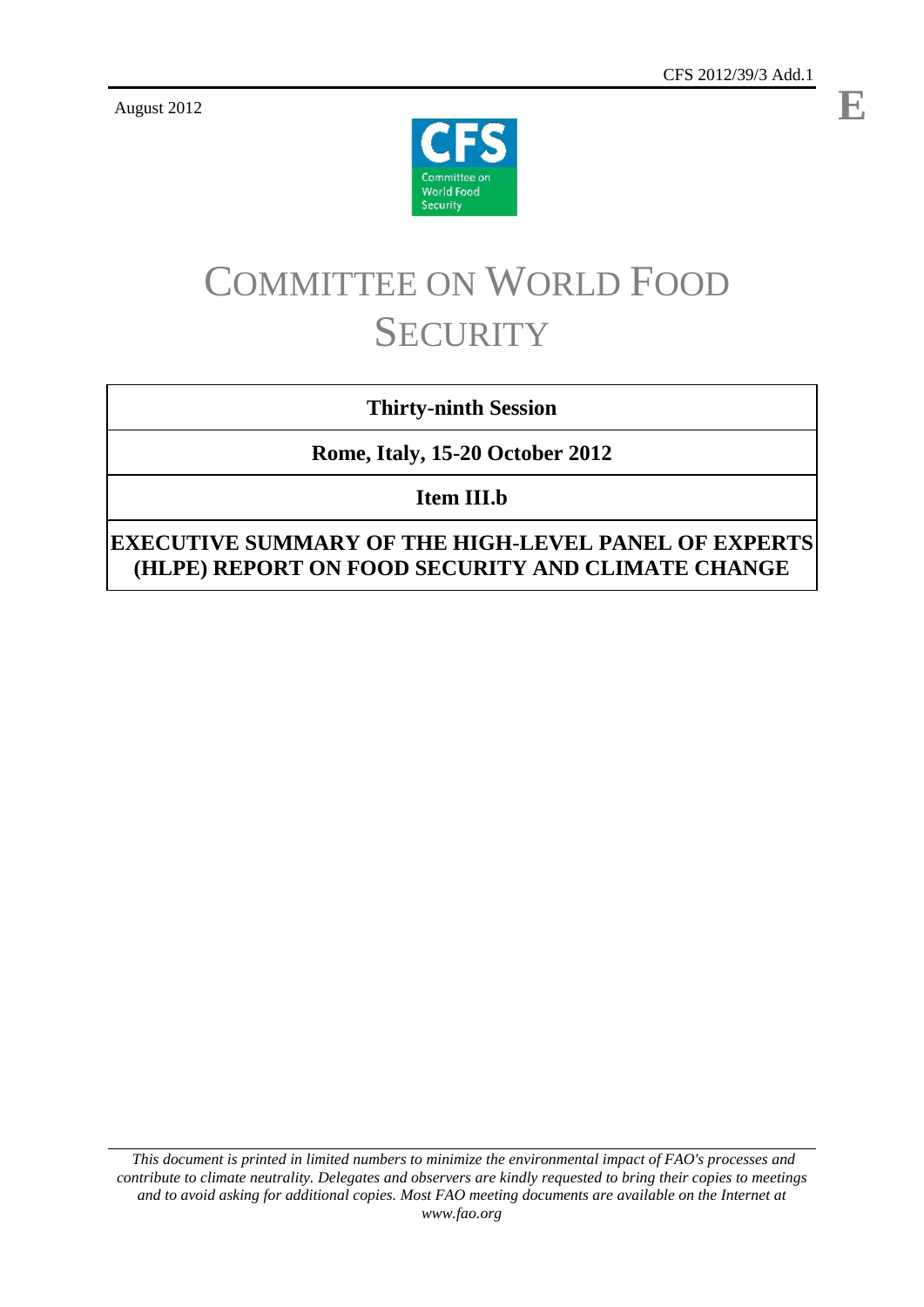

# **High Level Panel of Experts on Food Security and Nutrition**

# **Extract from the Report[1](#page-1-0)** *Food Security and Climate Change*

# **Summary and Recommendations**

With many of the resources needed for sustainable food security already stretched, the food security challenges are huge. Climate change will make it even harder to overcome them, as it reduces the productivity of the majority of existing food systems and harms the livelihoods of those already vulnerable to food insecurity. The likelihood of the nations of the world being able to meet the 2°C target of maximal average temperature rise set by the UNFCCC negotiations in Cancun is diminishing with time. If negotiations for global climate policies fail, temperature rises of the order of 4°C by the end of the century, corresponding to the best estimate of the higher emissions scenarios of the IPCC, cannot be discarded. While some might benefit, people in some regions will be affected more than others by changes in average temperature and precipitation. In addition, the likelihood of increased variability and extreme events means that management of risk, both locally and internationally, will be even more important than it is today.

Population growth will continue through 2050 and be accompanied by unprecedented rates of urbanization. These changes will take place mostly in today's developing countries, many of whom will very likely achieve middle-income status. The outcome will be rapid growth in demand for food, both in quantity and quality. Government policies to raise the share of biofuels in energy consumption increase the challenges to our collective ability to achieve sustainable food security.

Contemporary climate change is a consequence of greenhouse gas (GHG) emissions from human activities. According to the IPCC, most of the observed increase in global average temperatures since the mid-20th century is very likely due to the observed increase in anthropogenic GHG concentrations. Agricultural activities including indirect effects through deforestation and other forms of land conversion account for about one third of total global warming potential from GHG emissions today so reducing the

<span id="page-1-1"></span><span id="page-1-0"></span> <sup>1</sup> HLPE, 2012. Food security and climate change. A report by the High Level Panel of Experts on Food Security and Nutrition of the Committee on World Food Security, Rome 2012. Full report freely available at www.fao.org/cfs/cfs-hlpe.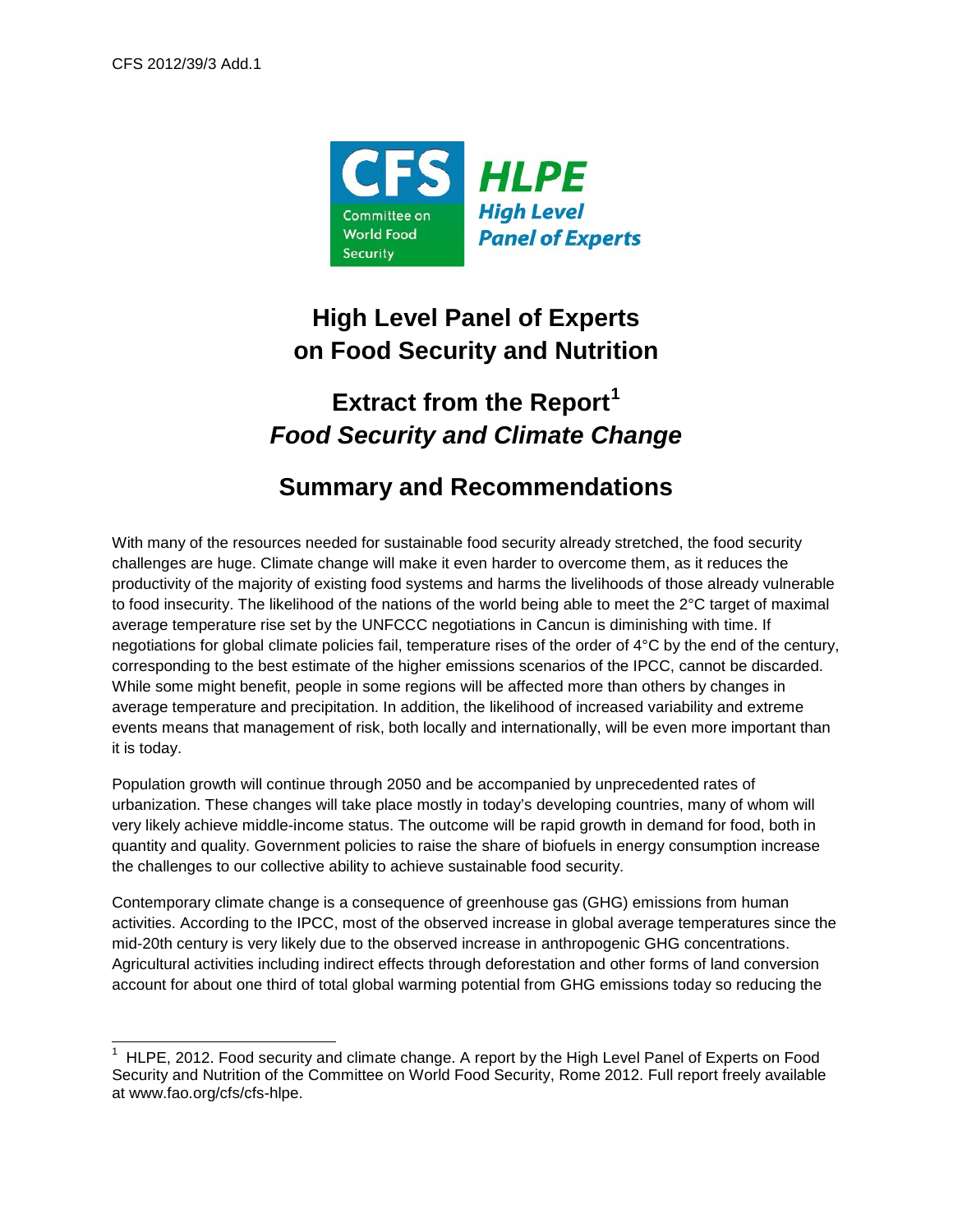direct and indirect emissions from agriculture is an essential part of the larger effort to slow the pace of climate change.

# **Principal observations**

1. Food security vulnerability to climate change begins with biophysical effects at the level of individual farms on plants and animals and the systems in which they are managed. These effects alter livelihoods in rural areas directly and urban areas indirectly. International markets transmit the effects of climate change elsewhere and can affect local food security, both for better and worse, by altering domestic prices and influencing livelihoods.

2. Climate change affects plants, animals and natural systems in many ways. Changes in temperature and rainfall regime may have considerable impacts on agricultural productivity. Average temperature effects are important, but there are other temperature effects too. Little is known in general about the impacts of climate change on the pests and diseases of crops, livestock and fish, but they could be substantial. Climate change will result in multiple stresses for animals and plants in many agricultural and aquatic systems in the coming decades. There is a great deal that is yet unknown about how stresses may combine. Irregular precipitation that already affects the livelihood and production of a large number of rural families is expected to become more serious in the face of climate change.

3. A social vulnerability lens is essential to understand why certain individuals, households, or communities experience differences in food insecurity risks, even when they are in the same geographic region. Vulnerability to food insecurity arises both from biophysical and socio-economic reasons with both nutritional and livelihood effects. Pre-existing conditions of vulnerability make poor people more exposed to the effects of climate change, as social, economic and agro-environmental circumstances may become more severe with climate change.

4. The poor and other vulnerable groups are likely to be at high risk to food insecurity brought about by climate change. Who are the poor? They are people who have few assets and low income earning potential. They include small-holders and landless people in the countryside and marginalized ethnic and Indigenous Peoples. Today they are likely to be located in rural areas and be female and children, but the share of urban poverty is growing and the poor are urbanizing more rapidly than the population as a whole. From a geographic perspective, the vast majority are located in two regions – Sub-Saharan Africa and South Asia - where climate change is likely to be especially pronounced. But food insecurity is reported even in the richest countries and it is possible that development pathways that worsen inequality ignore marginalized groups, or result in degradation of the environment will make more people susceptible to food insecurity from climate change in the future. Small-scale farmers and landless laborers, with limited resources of their own and also likely to be underserved by public and private activities, are particularly susceptible to the socioeconomic effects of climate change, especially if increased variability is not accompanied by improved social safety nets (see the HLPE Report on Social Protection for Food Security). Dryland agriculture in arid and semi-arid regions, where over 40 percent of the world's population and more than 650 million of the poorest and most food insecure people live, is particularly vulnerable to the risks of climate change and variability, drought in particular. In some regions of the world, significant agricultural production takes place in low-lying coastal areas and where current population densities are high. In these regions, and particularly in small island states, a major threat of climate change is from saline intrusion, sea level rise and increased flooding.

5. Adaptation of the food system will require complex social, economic and biophysical adjustments to food production, processing and consumption. Such changes will be most difficult for the poorest and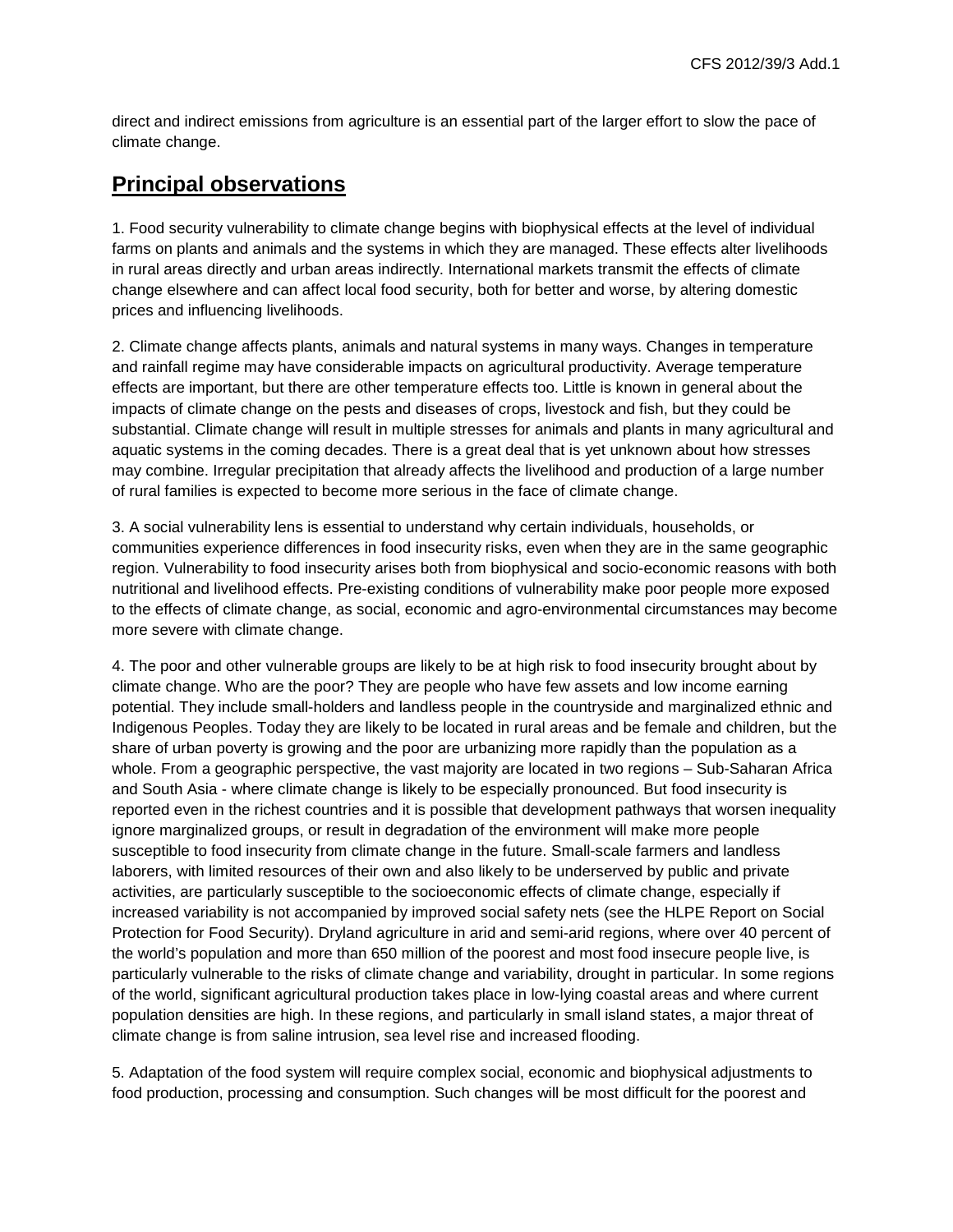most vulnerable regions and populations. Moreover, climate change models suggest that severe effects are likely to be felt in tropical regions, especially the expected further drying of the arid tropics. Many of the poorest countries are found in these regions and hence the nations least able to adapt may be the most affected. Any hope of making substantial progress on the poverty and hunger Millennium Development Goals thus requires successful adaptation in least-developed countries. But all countries will eventually be challenged by climate change.

6. There are important uncertainties in the way climate will change, magnified at regional and local scales where individual decisions are made. Adaptation should thus be seen in the broader context of building a more resilient food system. Lack of sustainability in food production is a key threat to resilience and needs to be addressed by changes in the way we produce food, by moderating demand for foods such as ruminant products whose production generates especially large contributions to GHG emissions, and in the design of national and international food system governance. Identifying and supporting food production and distribution practices that are more resource efficient *and* have fewer environmental externalities should be high priority. Considering the diversity of environmental and social settings in which food production takes place, solutions for improving sustainability will differ. No single approach will be universally applicable and a much better and sophisticated evidence base is needed to help guide the implementation of the most appropriate, context-specific measures. The communities at greatest risk of food insecurity tend to be in low-income countries. Most measures that facilitate sustainable development with an emphasis on improving the livelihoods of the poorest sectors of society will increase general resilience and assist in climate change adaptation.

7. Examples of strategies for community based adaptation include improving water management practices such as building infrastructure for more efficient irrigation systems and small-scale water capture, storage and use, adopting practices to conserving soil moisture, organic matter and nutrients, using short-cycle varieties and setting up community-based seeds and grain banks. Farmers and food producers alone cannot adapt successfully to climate change. They need to be supported by government and by the private sector, and there is also an important role for civil society organisations.

8. Agriculture is an important driver of climate change. Crop and livestock agriculture globally accounts for about 15 percent of total emissions today. Direct GHG emissions from agriculture include methane  $(CH_4)$ emissions from flooded rice fields and livestock, nitrous oxide  $(N<sub>2</sub>O)$  emissions from the use of organic and inorganic nitrogen fertilizers, and carbon dioxide  $(CO<sub>2</sub>)$  emissions from loss of soil organic carbon in croplands as a result of agricultural practices and in pastures as a result of increased grazing intensity. Agriculture also causes emissions that are accounted for in other sectors (industry, transport, and energy supply, etc.), from production and transport of fertilizers, herbicides, pesticides, and from energy consumption for tillage, irrigation, fertilization, and harvest. Land use change, much of which is driven by expansion of agricultural area, adds another 15 to 17 percent. And future income and population growth will increase agricultural emissions dramatically unless low-emissions growth strategies for agriculture are found.

9. The dramatic effect of land use change on GHG emissions<sup>[2](#page-1-1)</sup> emphasizes the importance of finding agricultural development strategies that reduce conversion of non-agricultural land to agricultural activities.

 $2$  Other negative consequences include loss of biodiversity and changes in ground and surface water availability.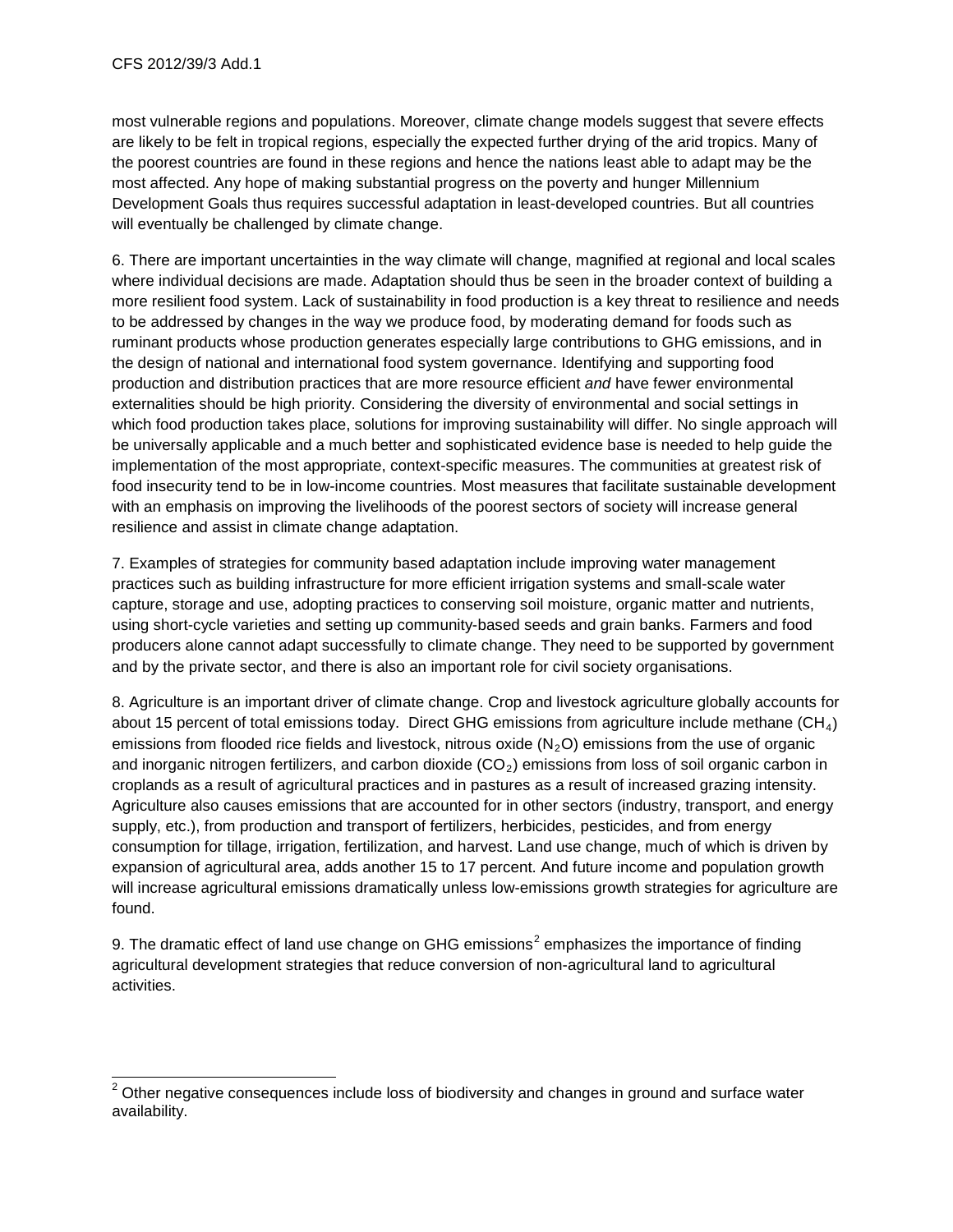10. In the future, most direct increases in agricultural GHG emissions can be expected to take place in regions where crop and livestock production increases, leading to more  $CH_4$  and  $N_2O$  emissions. Hence policies and programs to manage  $CH_4$  and  $N_2O$  emissions will be particularly important.

11. To compare practices and systems there is a need to consider all emissions generated both directly and indirectly. There is an urgent need for a better assessment of various farming systems taking into account all emissions, direct and indirect.

12. Producing animal products from vegetal and feed input involves biological processes and associated energy requirements and losses, meaning that 1 calorie of animal product requires the production upstream of more than 1 calorie of plant origin to feed the animal. Therefore the proportion of livestock products in a diet is one of the key drivers of its emissions. Slowing the global growth in consumption of livestock products will help to slow the growth of agricultural and food sector emissions. However, many livelihoods depend on livestock, and ruminant animals are very valuable since they can digest cellulose and agricultural residues. Furthermore, in developing countries where indigenous diets include animal protein, high quality protein from livestock products (milk, meat and eggs) will help to improve nutrition.

13. Reduction of food losses and waste could also contribute significantly to mitigate GHG emissions.

14. The last decade has seen a very large increase in the amount of cropland devoted to growing crops for biofuels, both ethanol and biodiesel. Biofuel policies have been criticized on the grounds that they can lead to increased food prices (and hence reduce food security) and that they do little to reduce and may even increase greenhouse gas emissions. There is little evidence that the majority of current policies associated with first generation biofuels contribute to climate change mitigation. The HLPE will review the role of biofuels with respect to food security in a study to be released in 2013.

### **Recommendations**

### **1. Integrate food security and climate change concerns**

Policies and programs designed to respond to climate change should be complementary to, not independent of, those needed for sustainable food security. Climate change is one of a variety of threats to food security. Interventions designed to increase general food system resilience are highly likely to contribute to climate change adaptation as well. Efforts to increase expenditure just on adaptation would be better directed toward increasing overall expenditures on sustainable food security with particular attention being paid to the unique and uncertain threats from climate change that require action today (public, private and other sectors). In doing so, farmers should be put at the center and location-specific approaches ensuring the needs of communities devised, and taking advantage of their knowledge.

#### **1 a) Increase immediately investments for food security and resilience to climate change**

Even without the threats from climate change, meeting food security goals will require substantially more investments to increase productivity. They should also be aimed at increasing the general resilience of the food system.

Investment in the physical infrastructure that allows food producers to be connected to markets and for large urban areas to be supplied with food is critical for general food system resilience and food security. Investments are needed to improve the transportation and marketing infrastructure.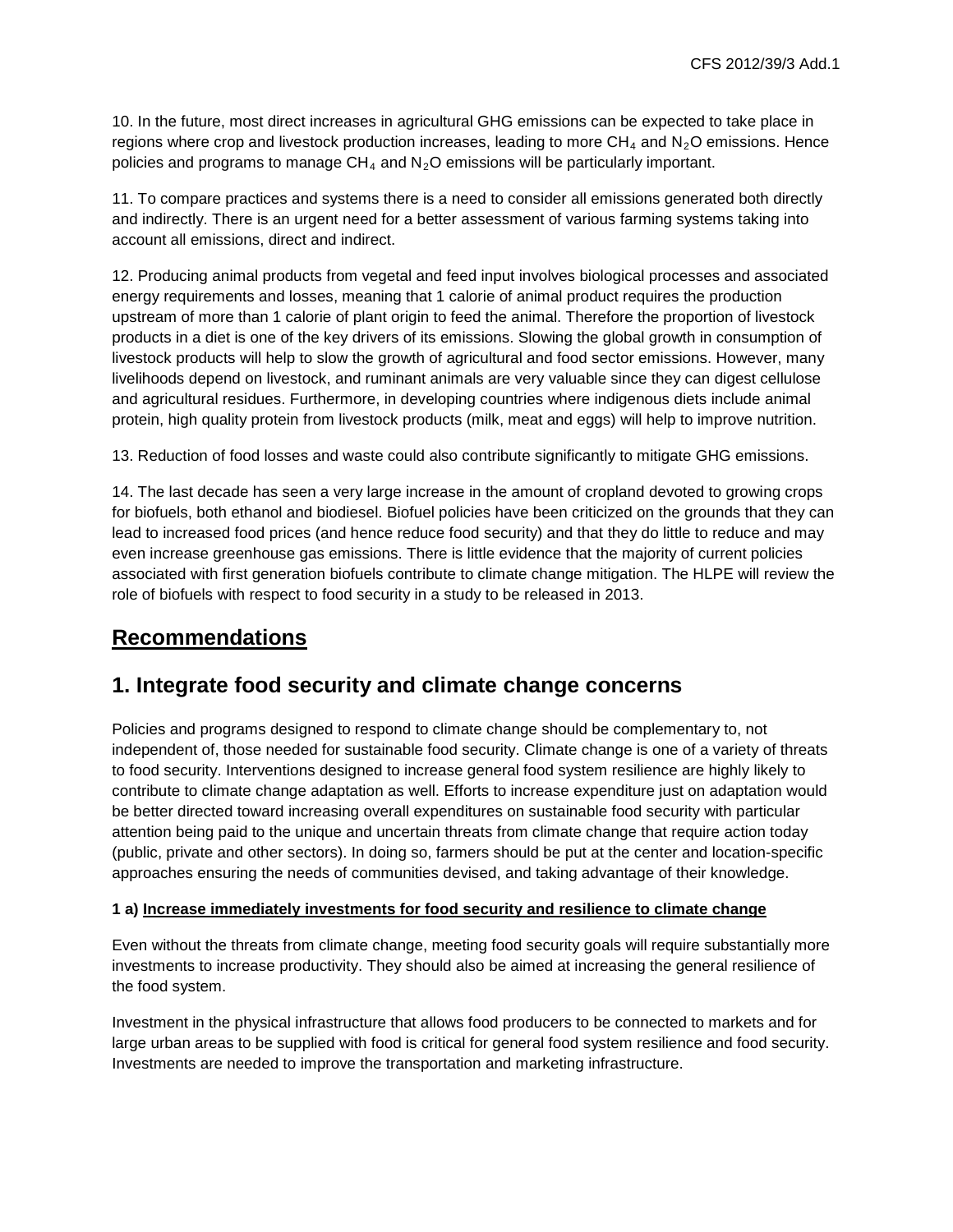The likely greater frequency of extreme events will increase the risk of disruption of supply networks and place an increased premium on diversified sourcing. Food chain intermediaries and retailers may need access to greater reserve stocks. Investments are also needed to facilitate stock holding and reduce food losses.

#### **1 b) Refocus research for adaptation and mitigation to address a more complex set of objectives, and invest in public research for adaptation.**

Research on agriculture should fully integrate climate adaptation and mitigation aspects. Though research to increase yields is essential to meet broader food security goals, a continuing and accelerating refocusing of research to address a more complex set of objectives is required to meet the challenges of making food production sustainable and responding to climate change. Assessment of neglected crops, fruit and vegetable productivity; effects of stress combinations; biodiversity and agrosystem efficiency and the efficient provision of ecosystem services, deserve more attention.

Research on mitigation practices should take into account their impacts on food security.

Refocusing research will require meaningful engagement and involvement from the start with farmers and the intended beneficiaries, and a genuine dialogue to understand their needs, taking into account the difficulties that can exist in obtaining the views of women and disadvantaged groups.

#### **1 c) Modernize extension services**

Modern revitalized extension services based on different funding models that can involve the public, private and civil society sectors, are urgently needed to face the food security challenges from climate change. To make sure that productivity and resilience enhancing technologies are adopted, extension programs should target those who make the management decisions. A  $21<sup>st</sup>$  century extension service should work closely with research and the private sector and civil society to increase skills in raising yields sustainably and in dealing with the challenges of climate change.

#### **1 d) Build capacities**

In many countries, the physical, institutional, social, biological, and human capacity to deal with climate change and food security challenges is not adequate. Also essential is investment in human capital, particularly education and health infrastructure to build resilience to food insecurity and be aware of and respond effectively to climate change risks.

Information for adaptation and mitigation is an essential element in building resilience and the capacity of populations and nations to anticipate and manage climate change. Knowledge systems with regard to climate change are dynamic and emerging as more information and research become available. Governments and other actors need to strengthen their capacity for responsive and innovative information collection, management and dissemination systems, which can reach everyone, with particular focus on the most vulnerable groups.

Deliberate efforts to build these capacities are urgently needed.

# **2. Increase resilience of food systems to climate change**

Adverse effects of climate change are already apparent in some regions and the eventual effect in all regions is likely to be very negative. Increasing resilience of food systems must be done at every level, from the field to landscape and markets. It generally involves a comprehensive set of actions which have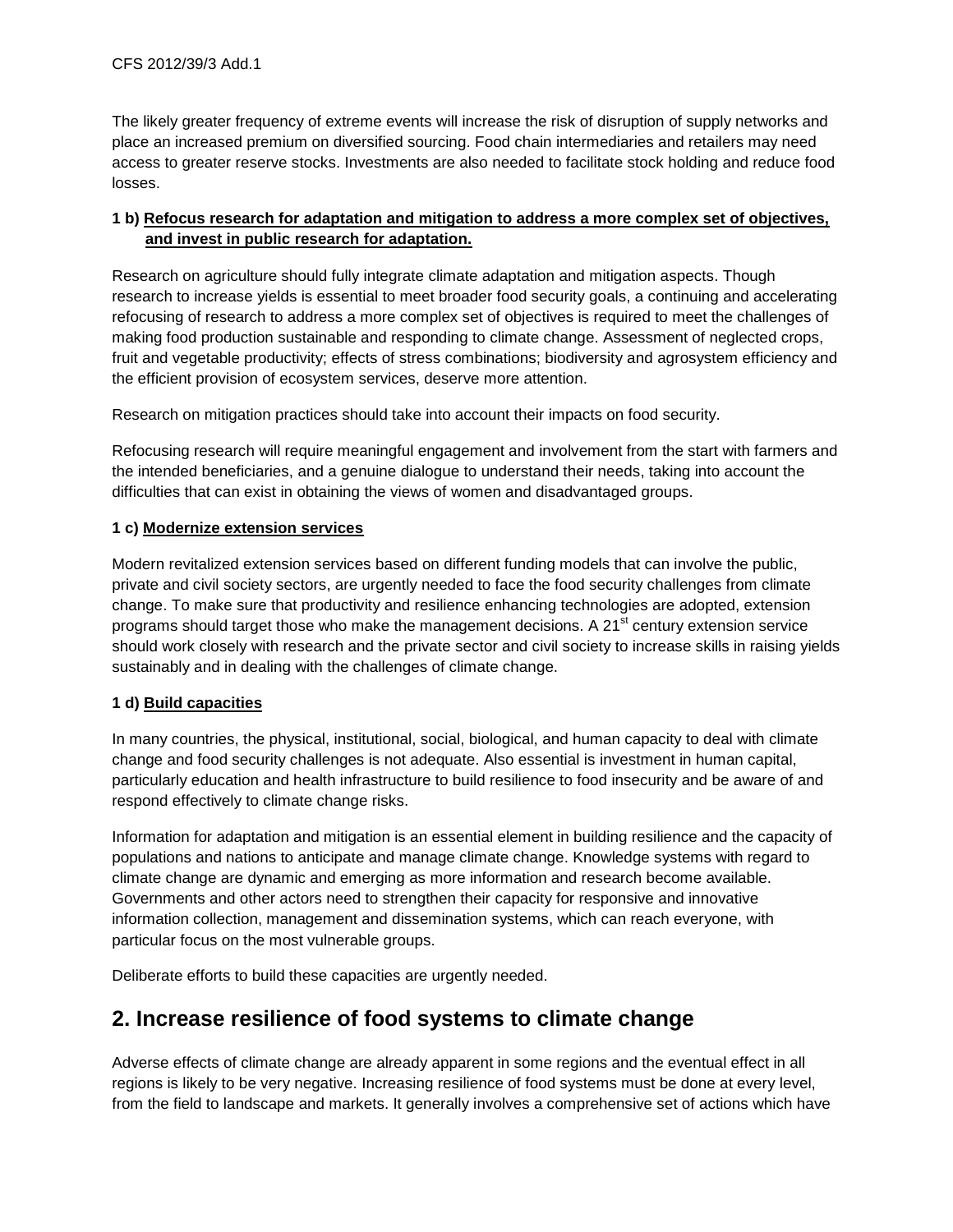to be coordinated. Farmers and food producers alone cannot adapt successfully to climate change. They need support from government and from the private sector, and there is also an important role for civil society organisations. Climate-change adaptation will certainly require new practices and changes in the livelihood strategies of most if not all food producers as well as other actors throughout the food chain, involving farmers, retailers and intermediaries in the food chain, agri-business, the financial sector and civil society. It will require action and oversight by governments, international organizations, and civil society organizations concerned with food security and sovereignty, hunger and sustainable development. Adaptation measures have to be specific to local circumstances. Climate change adaptation must take into account socially disadvantaged groups, gender differences and in particular the role of women as decision makers in food systems. Many of the recommendations below would be noregret as they contribute to sustainable food security even without considering climate change, but all have increased urgency with the growing effects from climate change

#### **2 a) Base adaptation measures on assessment of risks and vulnerabilities**

Anticipatory adaptation to climate change requires regular assessment of both risks and vulnerability, updated as more information becomes available. Middle- and high-income countries are increasingly carrying out regular assessments but nations without this capacity need external assistance. Careful communication of the inevitable uncertainties to policy makers and more broadly is of great importance.

#### **2 b) Facilitate exchange of practices**

Examples of strategies for community based adaptation include improved water management practices such as building infrastructure for more efficient irrigation systems and small-scale water capture, storage and use, adopting practices to conserving soil moisture, organic matter and nutrients, using short-cycle varieties, and setting up community-based seeds and grain banks. The main issues here are dissemination of existing information and knowledge, improving human and social capacity and putting in place the policies that support best practices.

#### **2 c) Facilitate greater diversity in the field and give broader access to genetic resources**

Diversification of production is a way to increase resilience of farming systems to shocks in an environment of increasing uncertainties. Efficient adaptation will require access (both physical and legal through appropriate intellectual property rules) to genetic resources, both of existing crops, livestock and their wild relatives, as well as varieties that may be used in the future. Crop genes for drought and flood tolerance should be identified and shared. Yield stability traits of species under variable conditions are particularly important domains where more understanding and research is needed. Food producers, public and private sector institutions, research communities, and governments need to increase cooperation and ensure dissemination, distribution and creation of knowledge and transfer of technologies to characterize, conserve and curate genetic resources both in situ and in seed banks, germplasm stores and related facilities to support adaptation to climate change. All that is possible must be done to minimize genetic erosion of the remaining biodiversity both *in situ* and in gene banks. Adoption by all countries of the International Treaty on Plant Genetic Resources for Food and Agriculture, as well as urgent implementation of its articles 5 (conservation), 6 (sustainable use) and 9 (farmers' rights) would be positive steps in this regard. To increase agricultural biodiversity, measures to develop markets for underutilized species and educate consumers about the importance of dietary diversity would help. The Commission on Genetic Resources for Food and Agriculture could consider identifying priority measures and developing a plan of action on the conservation and use of genetic resources for adaptation to climate change. There is an on-going debate on whether the current intellectual property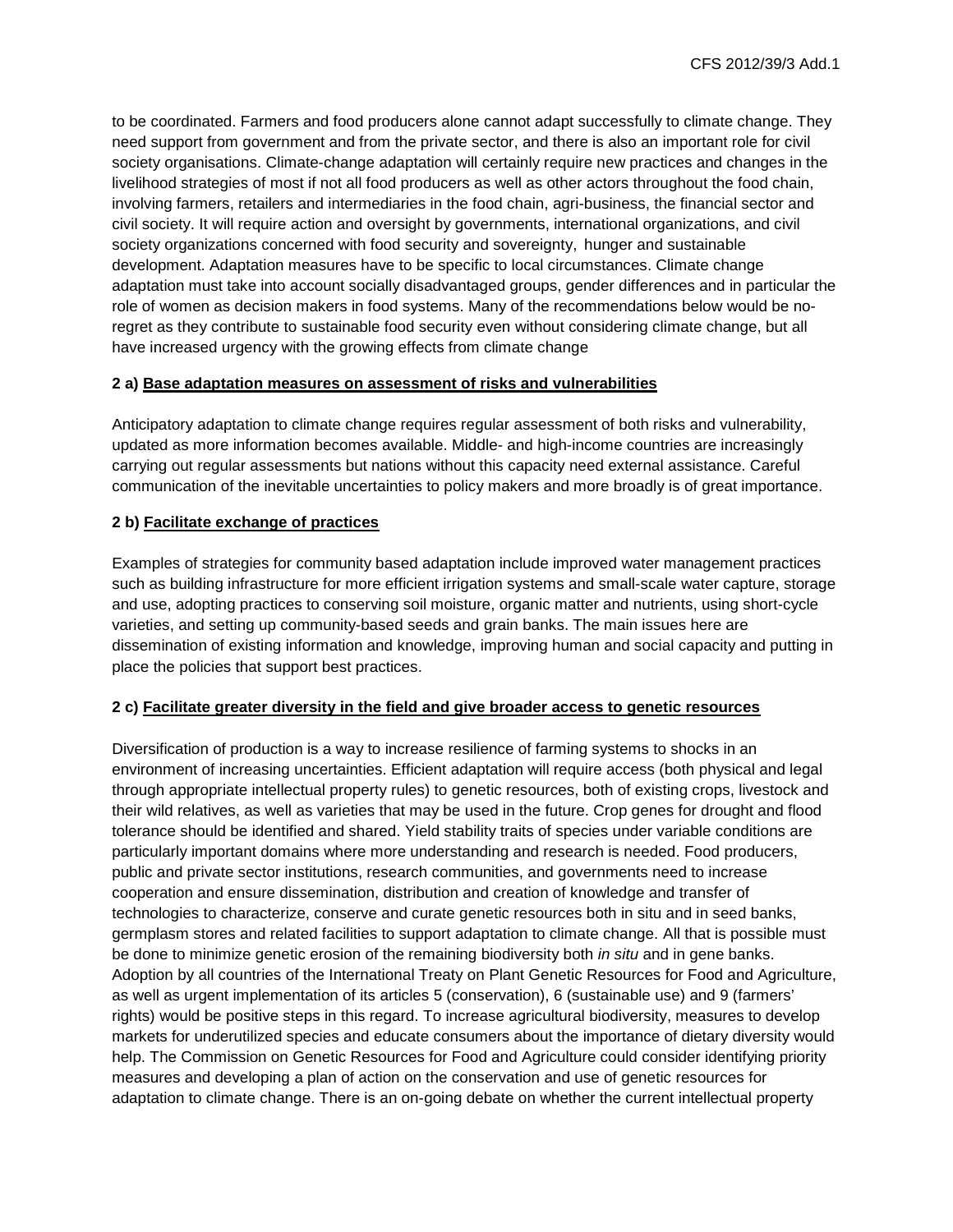rights regimes support or hinder development and use of improved plant and animal varieties and agriculture biodiversity. The issue of genetic resources, including intellectual property rights and farmers' rights, is a topic the CFS may wish to recommend for an HLPE study.

#### **2 d) Make weather forecasting available to farmers**

One of the challenges of climate change is likely to be coping with a more variable pattern of weather. Access to weather forecasting can improve farmers' ability to cope with increased variability and extreme events provided the information can be disseminated in time to those who need it. Suitably resourced and designed information and communication technology (ICT) can provide this link to national meteorological services.

#### **2 e) Develop integrated land-use policies for adaptation**

Efficient climate change adaptation will put a greater premium on the development of integrated land-use policies. Changes in precipitation patterns (in particular the frequency of extreme events) and in seasonal rivers flows will increase the importance of optimising water resources at catchment and aquifer scale. Passive policy measures such as the preservation of forests and mangroves can be as important as active interventions. Mechanisms such as REDD (to protect forests) and other means of payment for ecosystem services should also be included among the tools to increase ecosystem and community resilience to climate change. Urban and peri-urban agriculture can also play an important role in the adaptation of cities.

#### **2 f) Facilitate access of farmers to financial services**

To enable farmers to make the necessary changes in their systems, governments need to make financial markets more accessible to small-holders. This includes better access to credit and to insurance schemes to cover these investments and better manage financial consequences of weather risk.

#### **2 g) Promote an international trading regime that incorporates the concept of food security and contributes to the resilience of food systems**

As a result of the food crisis of 2008, food security has become a more critical issue in agricultural trade negotiations than in the past. The notion of access to supplies is considered today as important as the traditional notion of access to markets. Current WTO provisions and rules are unclear or deficient regarding food security matters and the Doha negotiating mandate does not allow much room to make progress in addressing these concerns. Moreover, climate change will make the challenge of achieving food security much harder, and it is clear that global food trade will have an important role to play in a world facing climate change. Incorporating all these important issues in any future agricultural trade negotiations would be a step in the right direction.

#### **2 h) Prioritize the actions proposed in National Adaptation Programs of Actions (NAPAs)**

Adapting agriculture to climate change and having national adaptation plans is globally very important. The NAPAs, submitted to the UNFCCC by the least developed countries, have highlighted agriculture and food security investments as a priority. They provide a starting point for prioritizing new national investments. Priority measures designed by LDCs in their NAPAs should be financed and implemented. Countries should build upon the experience of the NAPAs to prepare national adaptation plans.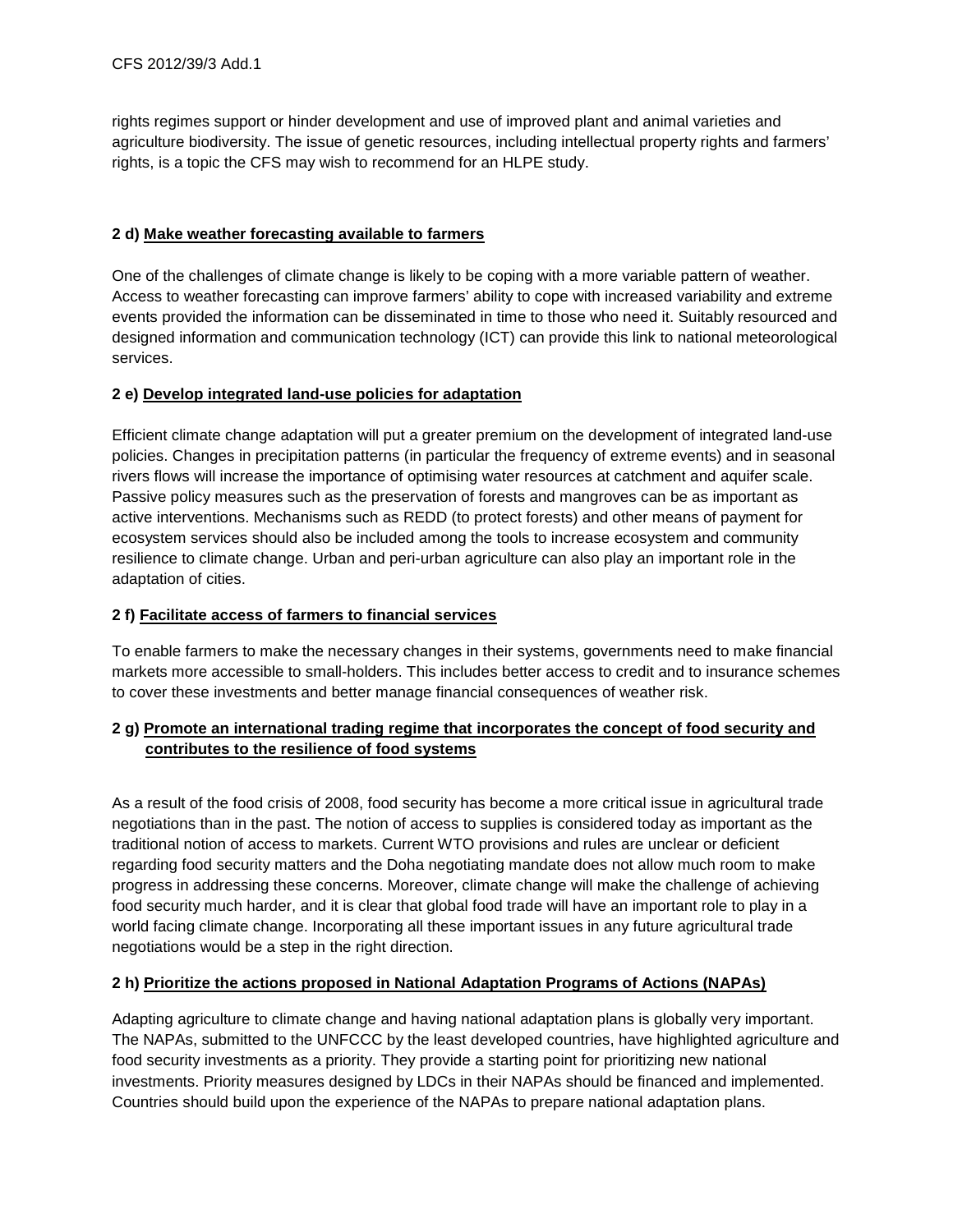#### **2 i) Food and water security in inland areas**

Setting up drought contingency funds and building regional strategic grain reserves, as well as farm and household level grain storage facilities, will be important for food security under climate change.

Both the increase of supply and demand management of water should receive concurrent attention for strengthening water security for crops, farm animals, domestic needs and industry. A sustainable water security system should be developed for each agro-ecological region. There should be a participatory water management system that includes farm families, so that local communities have a stake in both water conservation and sustainable and equitable use.

#### **2 j) Ensure people are more resilient to climate-change enhanced water availability risks**

Water is a limited natural resource and a public commodity fundamental to life and health, essential to the realization of the right to adequate food. CFS and national governments should promote and develop research and support programmes aiming at promoting universal access to good quality and sufficient water in rural areas. Participatory methodologies and a leading role for communities are key elements in development of efficient and equitable means of collecting, storing, managing and distributing clean water in ways that respect and protect biomes, preserve natural resources and stimulate the recovery of degraded areas.

#### **2 k) Climate change and water in coastal areas**

Nearly one third of the human population lives along the coast. Sea level rise is likely to adversely affect both coastal agriculture and the livelihood security of coastal communities. Anticipatory research and action will be needed to prepare coastal communities to meet the challenges from sea level rise and saline water intrusion. Anticipatory action plans for coastal ecological and livelihood security should include the following: (i) Mangrove bio-shields along seacoasts in compatible agro-climatic zones; (ii) Breeding saline-tolerant rice and other crop varieties; (iii) Development of agro-forestry and coastal aquaculture systems of land and water management; (iv) Conservation and use of halophytes – plants that are adapted to high concentrations of salt. Appropriate organizations, such as the CGIAR, may be encouraged to support and participate in such initiatives.

Nearly 97 percent of the global water resources is seawater and there is need for research on sea water farming involving the spread of agri-aqua farms. The cultivation of economically valuable halophyte and salinity tolerant fish species will help to strengthen the food and livelihood security of coastal communities. We therefore recommend the launching of a scientifically designed seawater farming for coastal area prosperity movement, along coastal areas and small islands.

# **3. Develop low-emissions agricultural strategies that do not compromise food security**

Under a "Business as usual" scenario, an increase in food production will mechanically translate into an increase in emissions, but there are many options possible to enable a decoupling of food security and emissions. In considering mitigation policies and programs for agriculture, care should be taken to choose those that do not negatively affect food security. Fortunately, many of these options create synergies between mitigation and enhanced food security.

Considerable GHG emissions from agriculture can be mitigated by better efficiency in the use of resources (particularly land, livestock and fertilizers) and by good management practices that in many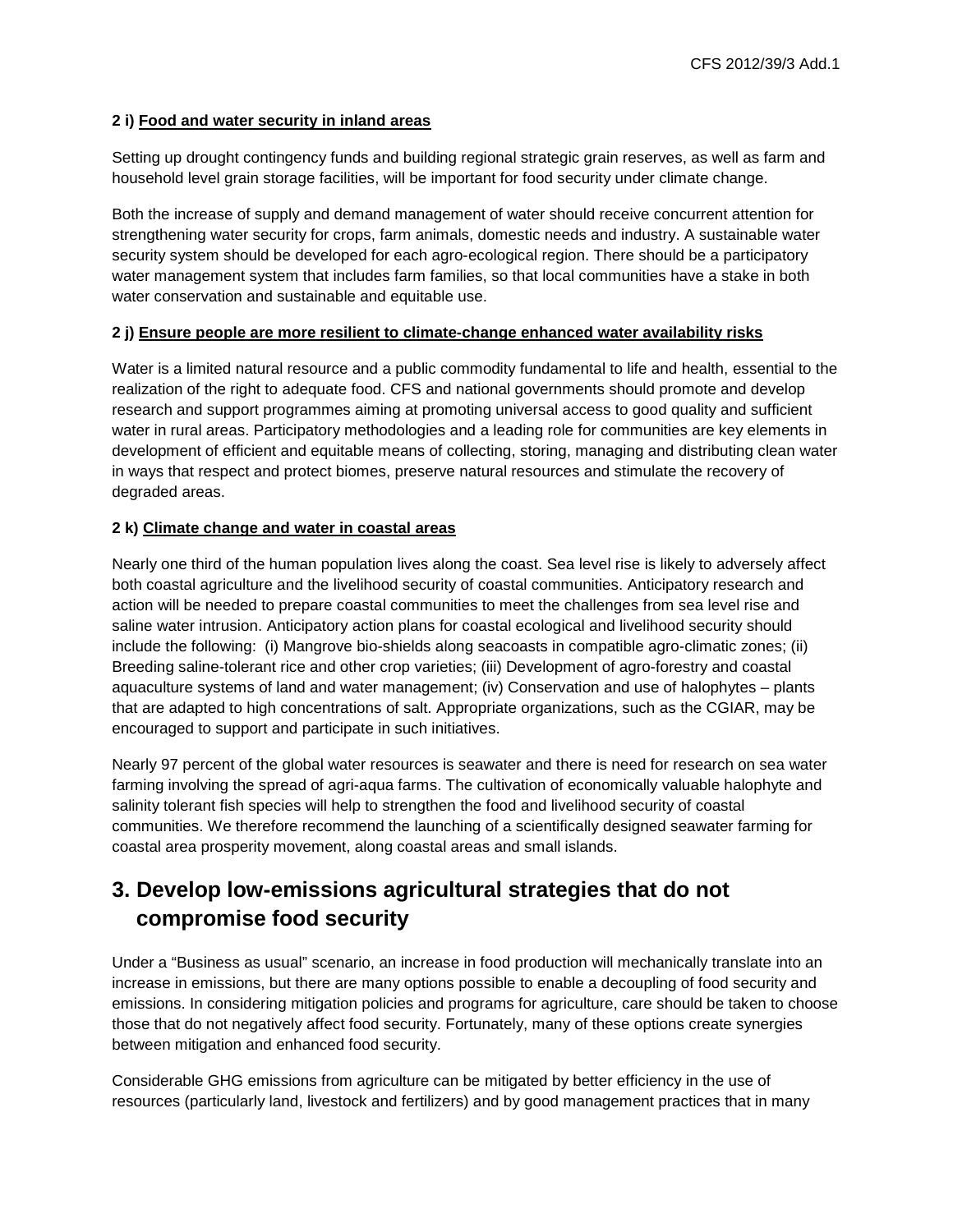cases also increase productivity and enhance resilience. Public policies and programs should target the development and dissemination of these practices and systems.

Mitigation options must not increase vulnerability to food insecurity. Incentive-based systems that target the vulnerable while mitigating emissions and increasing climate change resilience have multiple benefits.

#### **3 a) Reduce land use change for agriculture**

Land use change from systems with extensive above-ground carbon (particularly forests) is second only to fossil fuel emissions as a source of atmospheric  $CO<sub>2</sub>$  and much of that conversion is into croplands and pastures. Improving crop yields from land already under cultivation is nearly always a more effective way to mitigate GHG emissions from agriculture than expanding cultivated land area. Ending most conversion of forest to cultivation should be a mitigation priority. Any new land brought under production should adhere to the good practices outlined below.

#### **3 b) Adopt farming and grazing practices to, prevent loss of soil carbon and build carbon soil carbon banks and to prevent land degradation**

Soil organic carbon content in agricultural lands is highly dependent on management practices. With wellchosen agro-ecological practices, degraded lands can be restored, contributing to food security, adaptation and to mitigation by increased carbon sinks. Urban organic wastes free from pollutants should be brought back to agricultural land to improve agricultural productivity and mitigate climate change, taking into account the direct and indirect costs of doing so.

Policies and programs that increase nitrogen use efficiency have multiple benefits – reducing simultaneously farm input costs, direct and indirect GHG emissions, and off-farm damage to the environment

#### **3 c) Improve livestock and manure management**

Emissions associated with livestock agriculture are likely to grow rapidly because of population growth and diet change. Improving productivity to allow farmers to reduce substantially the GHG emissions per unit of output (meat and milk) should be a priority. The benefits of converting manure into bioenergy/biogas and fertilizers through biogas plants include lower net emissions, substitutions of emissions, improved availability of local energy sources, and higher quality fertilizers. Further research is needed in this regard.

#### **3 d) Improve water management in rice fields**

Modifying irrigation schemes can significantly reduce emissions from rice fields while saving water and without reducing yields.

#### **3 e) Assess and compare farming systems**

There is an urgent need for better assessments and comparisons of various farming systems taking into account all emissions, direct and indirect.

#### **3 f) Manage food consumption for lower emissions in food systems**

The role of diet change in reducing the demand for the most GHG intensive food types needs greater attention. Governments should promote responsible consumption, efficiencies throughout the food chain,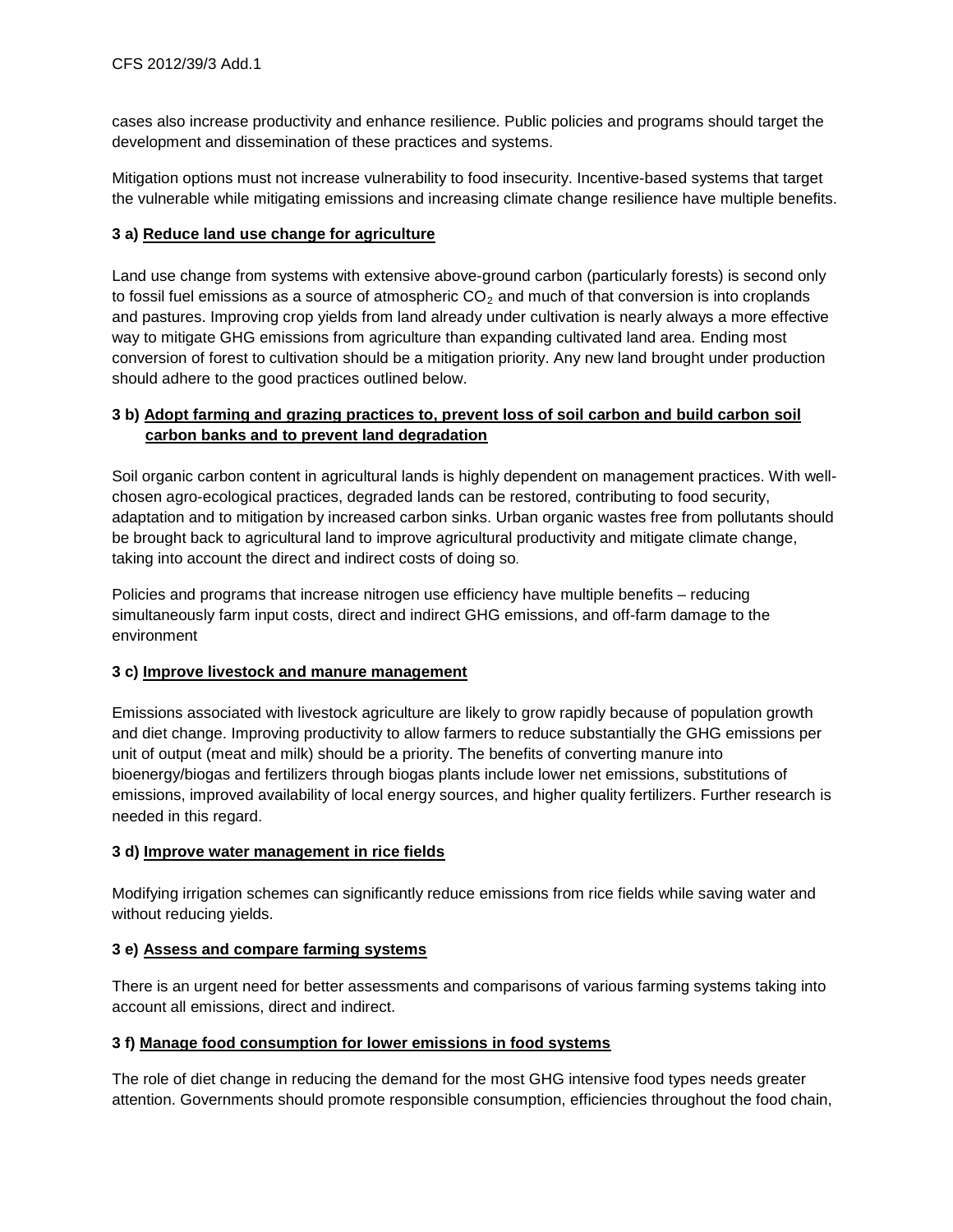and reduction of food waste. The private sector should be encouraged to develop products and distribution systems that result in fewer GHG emissions.

#### **3 g) Assess the contribution of various types of biofuels to mitigation and food security**

Accounting for the GHG efficiency of biofuels is very complex and compounded with many uncertainties, due to the direct and indirect use of energy in irrigation, inputs, transportation, process, especially nitrogen for the first-generation biofuels, as well as the induced loss of land carbon stocks in case of conversion of forests, wetland, carbon-rich lands in order to grow biofuel crops. Concerns have also been raised on the impact of biofuels on the other environmental challenges including biodiversity, often due to associated conversion to mono-cropping, to the increase of deforestation, threats to natural reserves, and to increased pressures on water supply and water quality problems. Efforts to assess the contribution of various types of biofuels to mitigation are important and must be continued.

#### **3 h) Support farmers to adopt technologies with multiple benefits**

Farmers need to be supported to adopt practices that enhance their resilience and food security and that also provide long-term climate benefits. Implementing these changes generally requires an enabling environment, including services and institutions to support farmers, for instance extension services. Also, even if the new practices provide better future incomes, there are barriers to their adoption: up-front costs, income foregone or additional risks during the transition period. These costs have to be covered. Great expectations have been put in carbon finance to bring additional sources of financing, from emitters in developed countries to individual farmers in exchange of emission reduction or carbon storage. However experience has shown that these mechanisms are difficult to implement and not well suited for smallholder agriculture due to the small size of enterprises which increase transaction costs, difficulty and costs of measurement and reporting, and carbon price volatility. Amongst finance tools, market and nonmarket mechanisms are being explored with different governance schemes (voluntary carbon schemes, Green Fund, etc.). Whatever the type of support or incentives for improving the overall efficiencies of the food system and internalizing the externalities associated with GHG emissions and sinks, it is recommended that mechanisms take into account both the conditions of small holders and the need for prioritizing measures that improve food security while contributing to mitigation.

# **4. Collect information locally, share knowledge globally, and refocus research to address a more complex set of objectives**

The information base available to facilitate policy and program developments to reduce the food security effects of climate change is woefully inadequate. National governments need to improve their efforts. But there is also a need for international data gathering on climate change and its effects to improve information on vulnerable communities, populations and regions.

Local lessons learned can be made much more valuable when shared. The knowledge already gained by farmers about practices that work in their conditions today could prove invaluable to farmers elsewhere in the future. But some consequences of climate change are outside the realm of recent human experience and focused, systematic data generation efforts are needed to develop effective response efforts.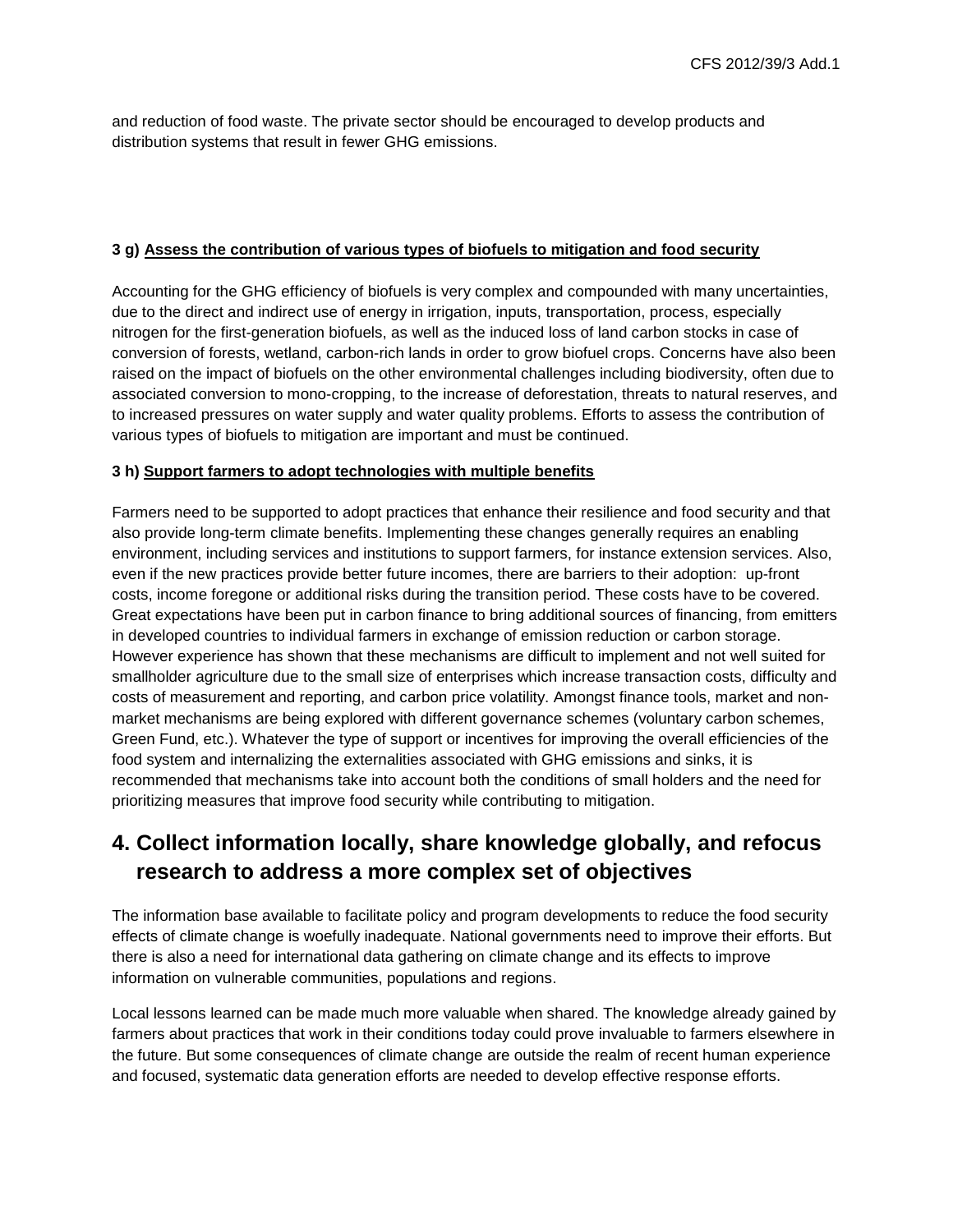Because the benefits cross national borders, knowledge gathering and sharing requires global coordination as well as national programs.

A major increase in the quality and quantity of the biophysical, economic and social data available to policy makers is required. Particular challenges include (i) linking existing and future data sources using global metadata standards; (ii) making use of modern technology (ICT, remote sensing) to harvest real time data; (iv) enabling disaggregated data collection, including at the intra-household level, to identify drivers of social vulnerability to food security and challenges to mitigation and adaptation; and (v) improving the pipeline from data gathering, analysis and feeding into policy making.

#### **4 a) Collect more biophysical data**

Substantial genetic diversity exists in the plants and animals we use for food. But their performance under a range of agroclimatic conditions has not been systematically evaluated. Existing experimental trial data should be supplemented with collection of additional performance information and new trials set up to capture performance characteristics outside of current climate ranges. The quality of existing data about current and historical weather is mixed, with some countries doing a better job than others on collection and dissemination. More needs to be collected and much more needs to be made freely available.

#### **4 b) Monitor existing practices and performance**

Adaptation is a learning process. There is much that can be done to adapt agriculture to changing climate using existing knowledge about the social, economic and biophysical aspects of food production. Skills and knowledge currently appropriate for one region might be important in another region in the future. Rigorous evaluation of the effect of mitigation and adaptation interventions for their impacts on the relevant outcomes as well as on food security is needed to ensure there are no unintended negative consequences. Systematic collection and widespread dissemination of this information is essential with modern ICT providing unprecedented opportunities.

#### **4 c) Improve information about vulnerable communities/populations and regions**

Major shortcomings in information affect our ability to understand the consequences of climate change for vulnerable regions or groups. Successful adaptation requires greatly improved knowledge of who the vulnerable are and where they live.

#### **4 d) Improve models that facilitate understanding of climate change effects on agriculture**

There is a need to improve models and incorporate information about vulnerable communities, populations and regions. Climate models generate vast amounts of data about possible future outcomes but not always summarized in ways that are useful to understanding potential effects on agricultural systems and vulnerable populations. Models that link climate change outcomes to biophysical effects and then to human well-being require much greater development. Modest investments would provide great support to policy makers everywhere.

There is a need for capacity building on the use of models and scenarios, including proper understanding of their limitations and uncertainties.

#### **4 e) Organize regional sharing of experience and knowledge**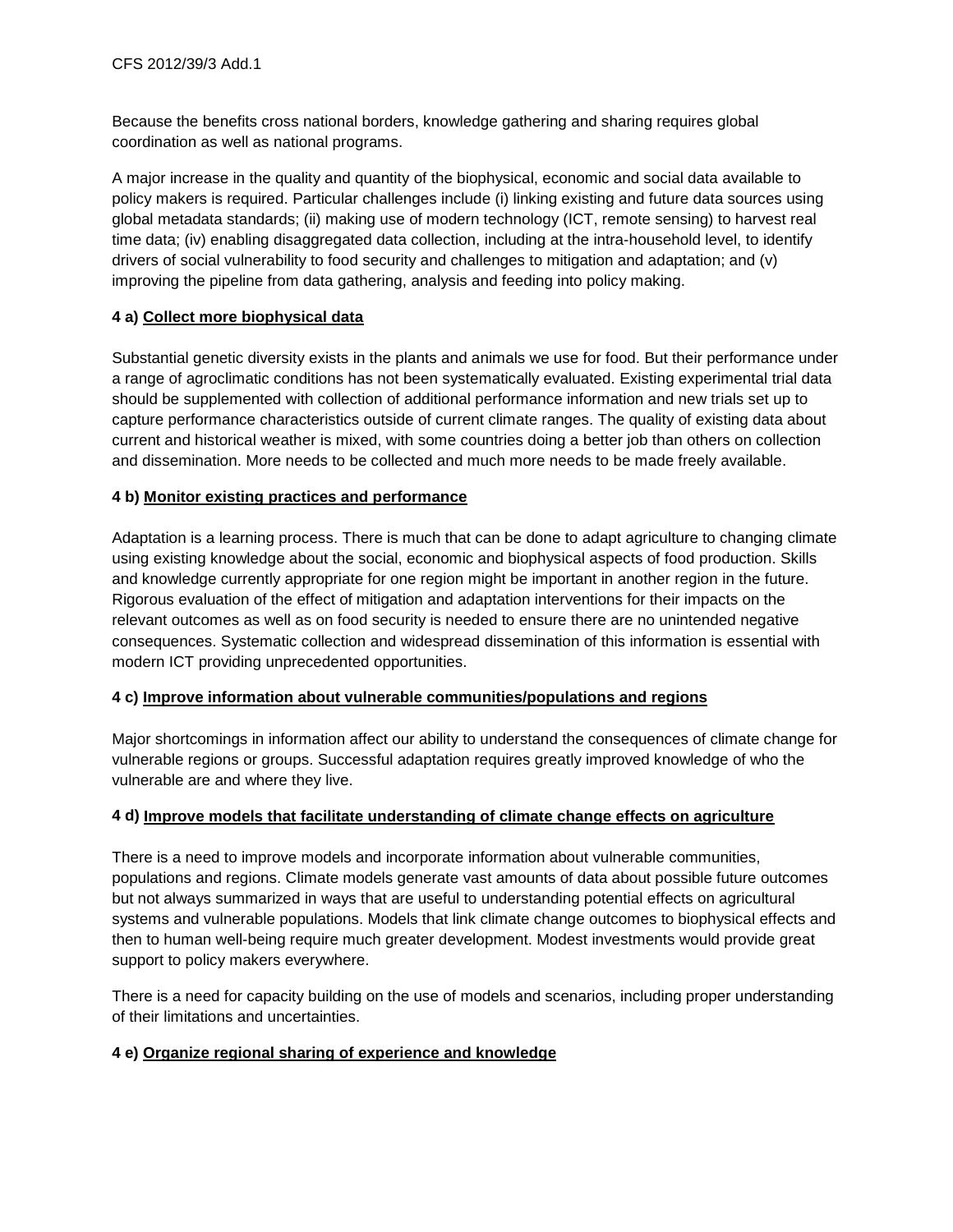Adaptation planning is country driven but, in regard to medium to long term needs, it is necessary to promote subregional and regional exchange of views, sharing of experience, cooperation, coordination on transboundary issues such as water, genetic resources, fisheries, transboundary pests and diseases, etc.

#### **4 f) Refocusing research to address a more complex set of objectives**

See recommendation 1 b)

# **5. Facilitate participation of all stakeholders in decision making and implementation**

Addressing food security and climate change requires concerted and coordinated involvement and action of many actors, farmers, private sector, and public actors national and international, civil society and NGOs. It is especially challenging as they are very different, sometimes have conflicting interests and there is a need to work with a long term perspective while most of them have to consider short term outcomes first.

#### **5a) Promote debate on the roles of the public and private sectors in safeguarding food security in the context of climate change**

The actions of all sectors of society play a role in shaping the food security and climate situation. An important question for the future is how the different sectors of the society can mobilize efforts in the same direction for both world food security and climate change and on how they can complement one another.

Climate change implies greater focus on long-term issues and on socio-economic and environmental vulnerabilities. Given controversies over the evolving roles of the public and private sector for food security in a context of climate change, it would be wise to promote greater debate on the actual effectiveness of public-private partnerships by reviewing experiences on the ground.

The participation of the communities affected, including prior and informed consultation about risks, and the direct and indirect impacts on resilience of small-scale farmers and rural communities, should be ensured.

#### **5 b) Involve all stakeholders in public sector decision-making**

The changes on the ground needed for both adaptation and mitigation will be undertaken by many actors along the marketing chain from producers to consumers. The public sector develops and implements the policy and program environment in which private sector decisions are made. Civil society is critical in its many roles from monitor of government and private sector actions, to integrator across diverse interests, and to institutional innovator. Activities to address climate change should be done with explicit attention to addressing the needs of the disadvantaged; it is especially important to focus on the role of women as agricultural decision makers and thus integral to the planning, design, and implementation of policies and programs to address climate change challenges to food security.

#### **5 c) Encourage public-public information- and technology-sharing partnerships to share the value of public goods developed and knowledge gained locally**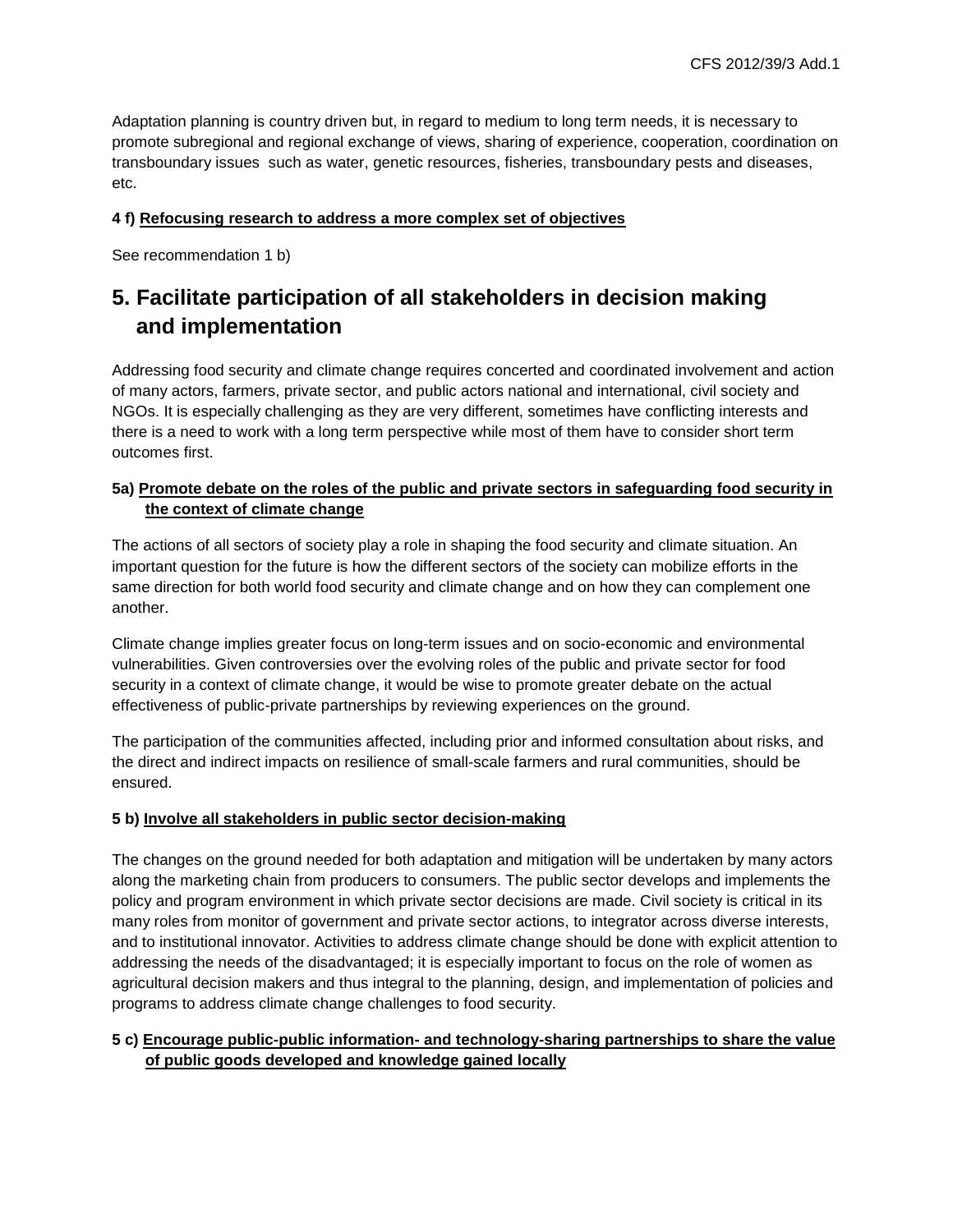International cooperation between governments on adaptation and mitigation best practices, as well as sustainable technology transfer, is essential to address the impacts of climate change on food security. Regional programs on climate change and food security can be done as part of regional integration initiatives. Learning the lessons of successful national programs that can work regionally can be shared and can help countries to develop their own programs. But lessons learned in one region today might be important in other regions in the future. Institutions that can transfer learning internationally will be needed for both adaptation and mitigation.

#### **5 d) Increase transparency and civil society participation to improve efficiency and equity**

Transparency in public sector decision-making about adaptation and mitigation policies and programs is crucial to improve efficiency and equity. Participation by farmers, fisherfolk, and foresters gives them a voice on design that fosters efficient use of resources. Participation by civil society allows other groups that might be affected by climate change, either directly or through the actions of others, to be better informed about potential activities, and to steer the process towards more equitable outcomes.

Governments should ensure that all stakeholders have a voice in order to guarantee the transparency of the process, exchange information and experiences on the relevant issues related to the policies and actions on food security and climate change.

### **6. Recommendations for the CFS**

#### **6 a) Include climate change recommendations in the Global Strategic Framework for Food Security and Nutrition**

The CFS is currently preparing a Global Strategic Framework for Food Security and Nutrition. We strongly encourage the inclusion of the recommendations provided here as key elements of this framework.

#### **6 b) Encourage more explicit recognition of food security in UNFCCC activities**

Over the past few years of the UNFCCC negotiations, the need for agricultural adaptation and mitigation has figured more prominently. At COP17 in Durban, the negotiators solicited inputs from member countries and observers on issues related to agriculture, in a view of a decision at the COP18 in Doha (December 2012). A work program of the UNFCCC Subsidiary Body for Scientific and Technological Advice that more clearly identifies the pros and cons of various adaptation and mitigation measures and possible synergies with food security could provide a forum both for organizing existing research and motivating new research of relevance to the negotiations. We recommend it be implemented. We also recommend more progress under the Work Program on Loss and Damage, emphasizing the impacts of adverse effects of climate change in agriculture and food security. Finally, the CFS should request UNFCCC to charge national governments with reporting on how initiatives and policies that are proposed as part of the National Climate Change Action Plans and National Adaptation Plans also address food security efforts.

Developed countries have already accepted the responsibility for financial support for adaptation activities in developing countries as part of the Copenhagen Accord and the Cancun Agreement under the UNFCCC. The CFS should endorse this position and encourage countries to design their support so that it also supports sustainable food security.